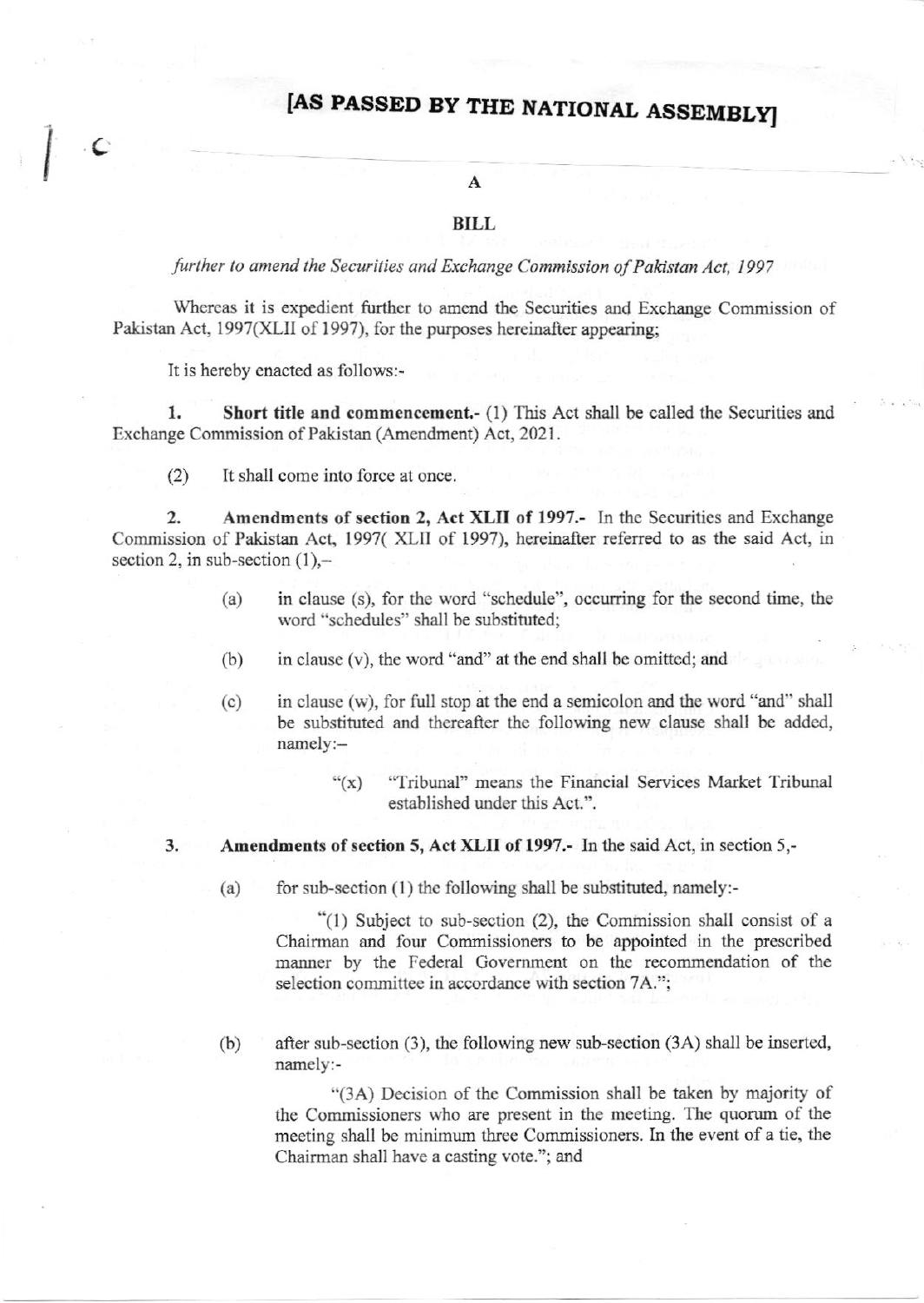after sub-section (5), the following new sub-section (6) shall be added,  $(c)$ namely:-

"(6) Appointment to a vacancy in the Commission shall be made within a period of one hundred and twenty days from the date of such vacancy.".

Substitution of section 6, Act XLII of 1997.- In the said Act, for section 6, the following shall be substituted, namely: -

> <sup>66</sup>. The Chairman. -(1) No person shall be appointed as Chairman unless he is a person known for his integrity, expertise and exemplary reputation having at least twenty years experience including five years at a senior level in any relevant field, including but not limited to, the securities market, law, accountancy, economics, finance, insurance and industry.

> The Chairman shall hold office for a term of three years and shall  $(2)$ retire on attaining the age of sixty-five years or on the expiration of his term whichever is earlier and such term may, based on performance, be extended once for a period of two years by the Federal Government and shall not be eligible for further extension or re-appointment as a Chairman or Commissioner under this Act.

> The Chairman shall be the chief executive officer of the  $(3)$ Commission and shall be responsible for managing day to day administration including the overall operations and resources in relation to the affairs of the Commission in a manner as may be specified.".

5. Substitution of section 7, Act XLII of 1997.- In the said Act, for section 7, the following shall be substituted, namely: -

> "7. The Commissioners.  $-$  (1) No person shall be appointed as Commissioner unless he is a person who is known for his integrity, expertise and exemplary reputation and having at least fifteen years experience including five years at a senior level in any relevant field, including but not limited to the securities market, law, accountancy, economics, finance, insurance and industry.

> The Commissioners shall hold office for a term of three years and  $(2)$ shall retire on attaining the age of sixty-five years or on the expiration of this term whichever is earlier and such term may, based on performance, be extended once for a period of two years by the Federal Government and shall not be eligible for further extension or re-appointment as Chairman or Commissioner under this Act.

> A person previously appointed as the Chairman of the Commission  $(3)$ shall not be appointed as a Commissioner.".

Insertion of section 7A, Act XLII of 1997.- In the said Act, after section 7, as 6. substituted as aforesaid, the following new section 7A shall be inserted, namely: -

> "7A. Selection committee. - (1) The Federal government shall constitute a selection committee comprising of such members as may be specified by the rules.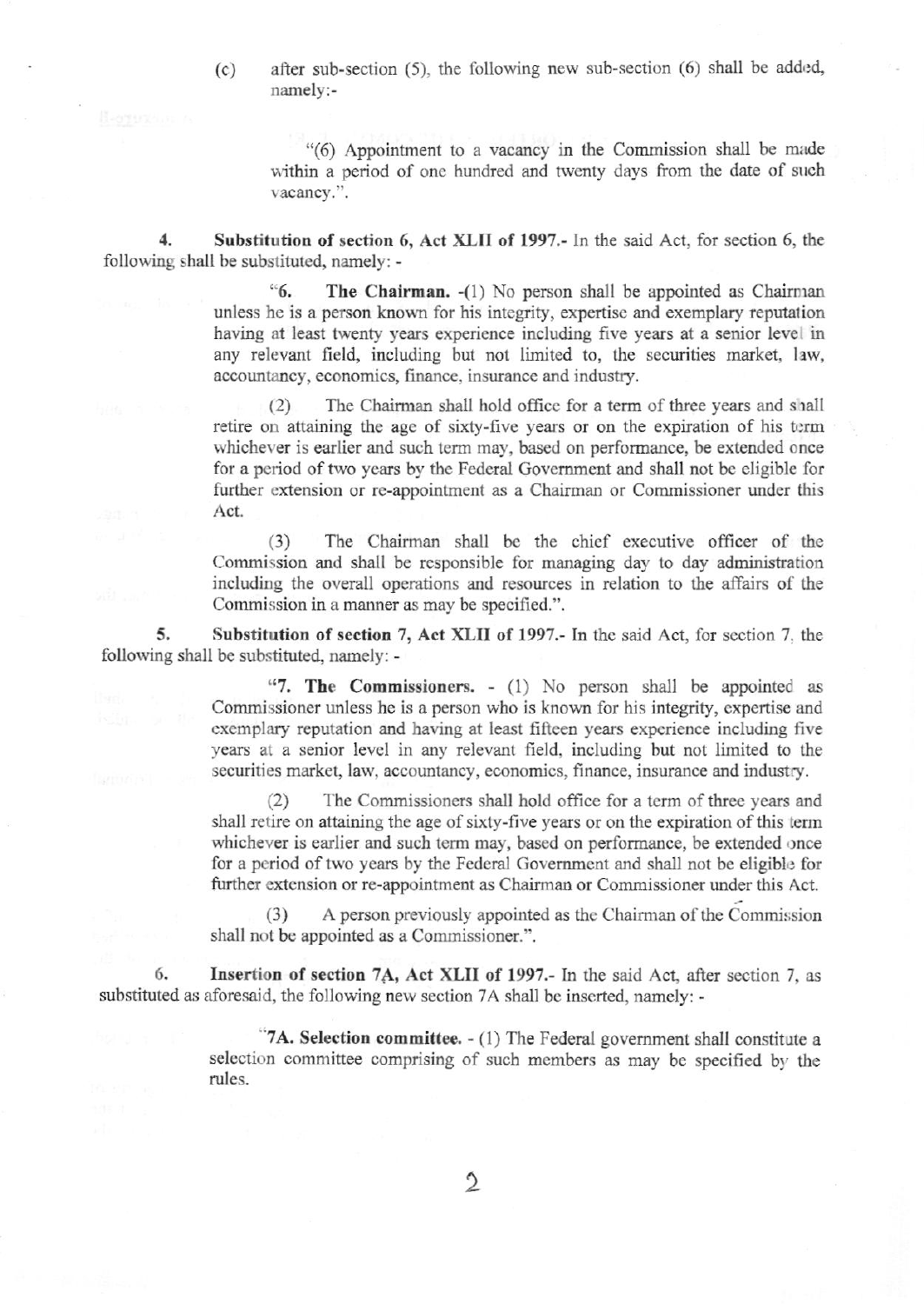(2) The selection committee shall be responsible for identifying and recommending candidates to the Federal Government for appointment on the post of Chairman, Commissioner and independent Members.

(3) The procedure adopted by the selection committee for recommending candidates to a vacant position shall comply with the principles of merit, confidentiality, transparency, diversity and fairness, including, but not limited to-

 $(a)$  advertisement in the newspapers of wide circulation;

(b) requesting applications by invitation; or

(c) appointing a head-hunting agency.

 $(4)$  The selection committee shall notify the procedure for the short listings of applications, the interviews and selection of candidates for recommending at least three names against each vacancy to the Federal Government for appointment and no amendment or alteration in the notified procedure shall take effect ualess a period of four months has passed from the date of notification of such amendment or alteration.".

7. Amendment of section 8, Act XLII of 1997.- In the said Act, in section 8, for sub-section (2), the following shall be substituted, namely:-

> "(2) The Commission shall not impose a service penalty on an employee of the Commission appointed under sub-section (l), without a just cause or against the manner and procedure as may be determined by the Commission with the approval of the Board.

> (3) Any employee aggrieved of an order of imposition of penalty may prefer an appeal before an appellate authority as may be determined by the Commission with the approval of the Board.".

8. Insertion of section 8A, Act XLII of 1997.- In the said Act, after section 8, amended as aforesaid, the following new section 8A shall be inserted, namely:-

> "8A. Code of conduct.- (1) The Chairman, Commissioners, Members, consultants and advisers shall abide by a code of conduct to be specified.

(2) The code of conduct under sub-section  $(1)$  shall *inter-alia* provide for-

- (a) the manner and procedure of managing the conflict of interest under this Act;
- (b) the marmer of managing confidentiality obligations wder this Act; and
- (c) the principles goveming how the Commissiod should engage with regulated persons including certain restrictions on financial engagements with regulated persons.

(3) <sup>A</sup>violation of the code of conduct shall be deemed to be an act of misconduct if such violation is established through an enquiry underlaken in accordance with section 19.".

3